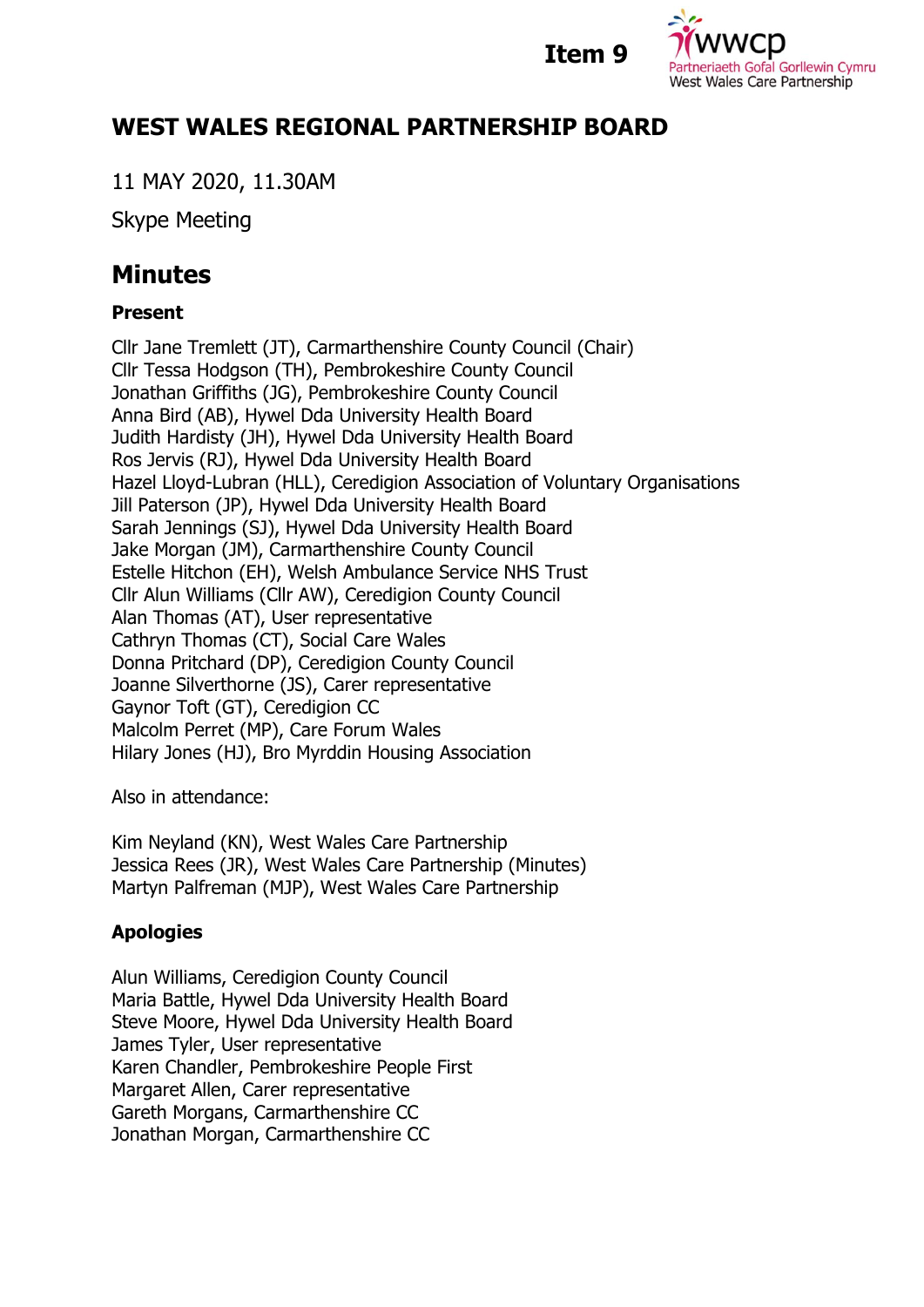#### **1. Welcome and introductions**

The Chair welcomed attendees to the meeting and gave a warm welcome to Hilary Jones, Chief Executive of Bro Myrddin who had joined the Regional Partnership Board as Registered Social Landlord (RSL) representative.

#### **2. Apologies**

Apologies were noted.

#### **3. Minutes of the previous meeting held on 23 January 2020 and matters arising**

#### Item 3 Children's Commissioner for Wales

Following the Children's Commissioner's visit to the RPB in January and others across Wales over the autumn, a report on her findings regarding integration of services for children and young people with complex needs had been drafted. However, publication was on hold because of the Covid-19 outbreak. RJ stressed the importance of keeping the mental health and wellbeing of children and young people at the forefront of the Covid-19 response, given the likely impact of the pandemic on this population group.

#### Item 4 Membership update

MJP advised that current gaps in the membership, including the need for a replacement carer representative following the resignation of Steven Griffiths, would be addressed in the coming months.

#### Item 5 Winter Plan

It was noted that reviewing delivery of last year's winter plans had been affected by Covid-19 and that planning for 2020-21 would inevitably form part of recovery planning as likely Covid and non-Covid demand was modelled.

#### **4. Covid-19: Interim Regional Governance and Activity Update**

MJP provided members with an overview of relaxations of reporting and evaluation requirements, alongside flexibilities in relation to use of funding, which had been announced by Welsh Government at the beginning of the Covid-19 outbreak. Temporary governance arrangements had been put in place to facilitate an integrated response to the pandemic and rapid decisions where necessary to address the impact of the emergency. These included notably, the establishment of a Health and Social Care Covid-19 Planning Group (HSCCPG) in place of the Integrated Executive Group (IEG), which had been meeting weekly since late March and comprised alongside the core IEG membership additional members of the Hywel Dda UHB Executive Team. IEG members would continue to take decisions within their remit on non-Covid related issues, for ratification by the RPB as necessary. The intention remained to continue virtual meetings of the RPB to ensure that members were appraised of actions relating to the Covid-19 response and able to feed in to planning and decisions as appropriate.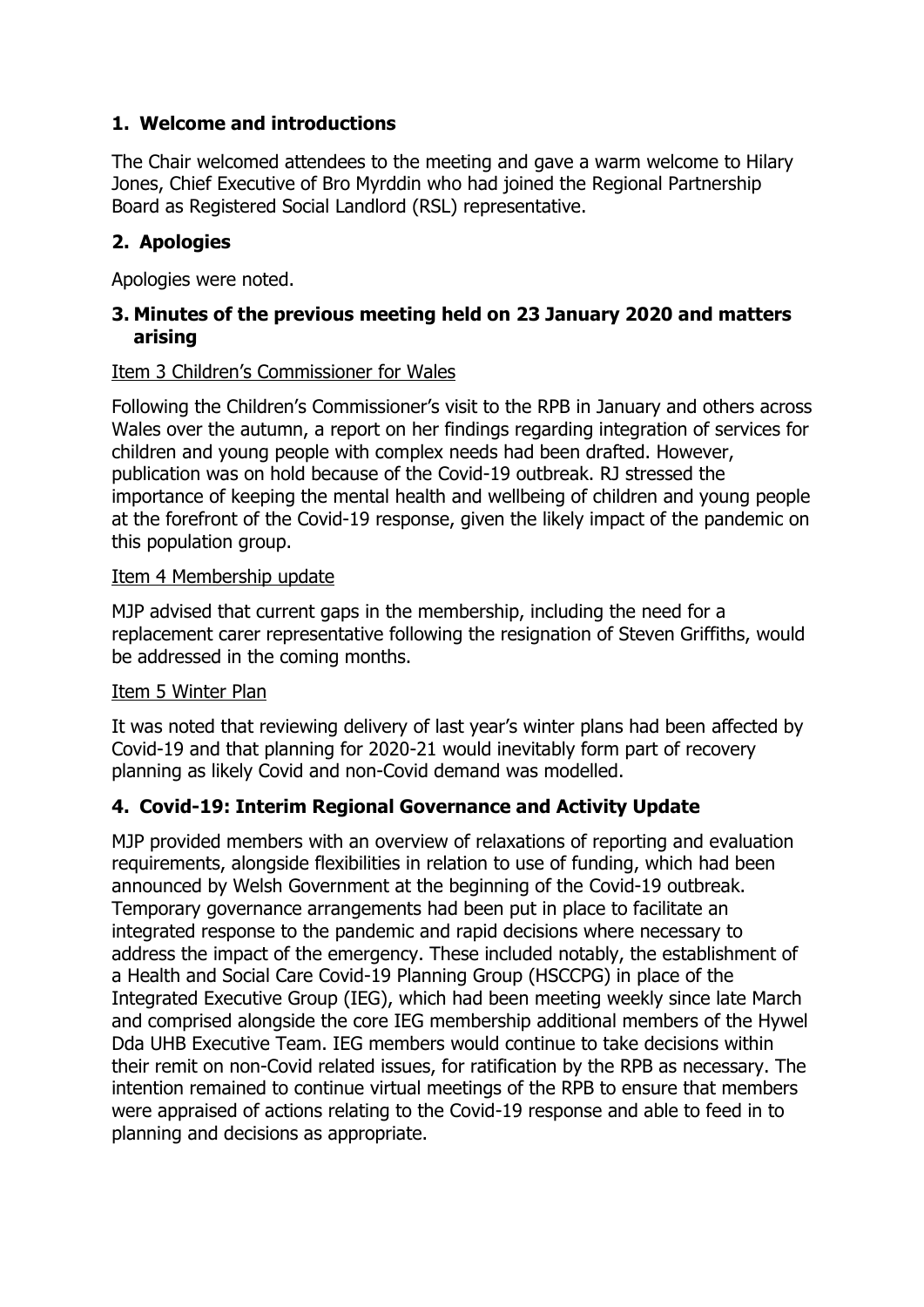Members were advised that an additional allocation of  $£1.4$  million had been made available to the region to support implementation of the Welsh Government's Covid-19 Hospital Discharge Requirements through the development of enhanced, integrated discharge arrangements enabling safe and accelerated discharge of patients from acute to community settings, thereby preserving surge capacity within the acute sector to respond to the pandemic. Proposals were being developed which would be circulated for virtual agreement by the RPB. **ACTION: MP**

The discharge funding sat alongside £40m for local authorities across Wales to meet additional costs incurred by adult care providers due to the pandemic and £24m for third sector organisations to assist with the response to Covid-19.

A revised ICF revenue investment plan would also be submitted to the RPB for agreement, whilst the Healthier West Wales Transformation Fund programme was being revised to ensure that constituent programmes supported fully the Covid-19 response.

The Board was also advised of the diversion of £8m from the ICF Capital programme to support the design, build and restoration of field hospitals in 8 sites across the region, in accordance with pivot arrangements announced by Welsh Government.

JH queried whether changes to programmes funded through the Transformation Fund and ICF could result in reclaiming by Welsh Government of the funding. MP reiterated that there would be significant flexibility in use of funding to support the Covid response, but that there was still no guarantee of funding continuing beyond March 2021.

Cllr AW raised the difficulties experienced by many care homes and GP services due to a lack of Skype facilities and appropriate technology to maintain services and connectivity during the outbreak. JM advised on the availability of specially configured iPads for people within the community and other settings through the Connect programme (Transformation programme 1) and other initiatives. It would be important to consider as a region whether resources were being optimised. CT advised that Tec Cymru and Digital Communities Wales were working with Welsh Government, Public Health Wales and IMP Cymru to look at a collective digital response across Wales moving forward.

MP advised that Care Forum Wales were pleased with the response of the region in supporting providers in the response to Covid-19 but enquired about arrangements for reimbursing costs for care homes without positive residents but who were still affected by the outbreak, and how funding issues would be addressed after the expiry of emergency WG funding. JM advised that conversations were currently being undertaken with Welsh Government in relation to the latter.

GT asked whether the Connect transformation programme linked with the falls prevention agenda and MJP confirmed that falls prevention was one of the community pathways being supported through the programme.

Cllr AW asked for clarification on whether the diverted ICF Capital funding would cover the reverting of field hospitals back to their original operation following the crisis. MJP advised that, given the amount of ICF Capital that had been made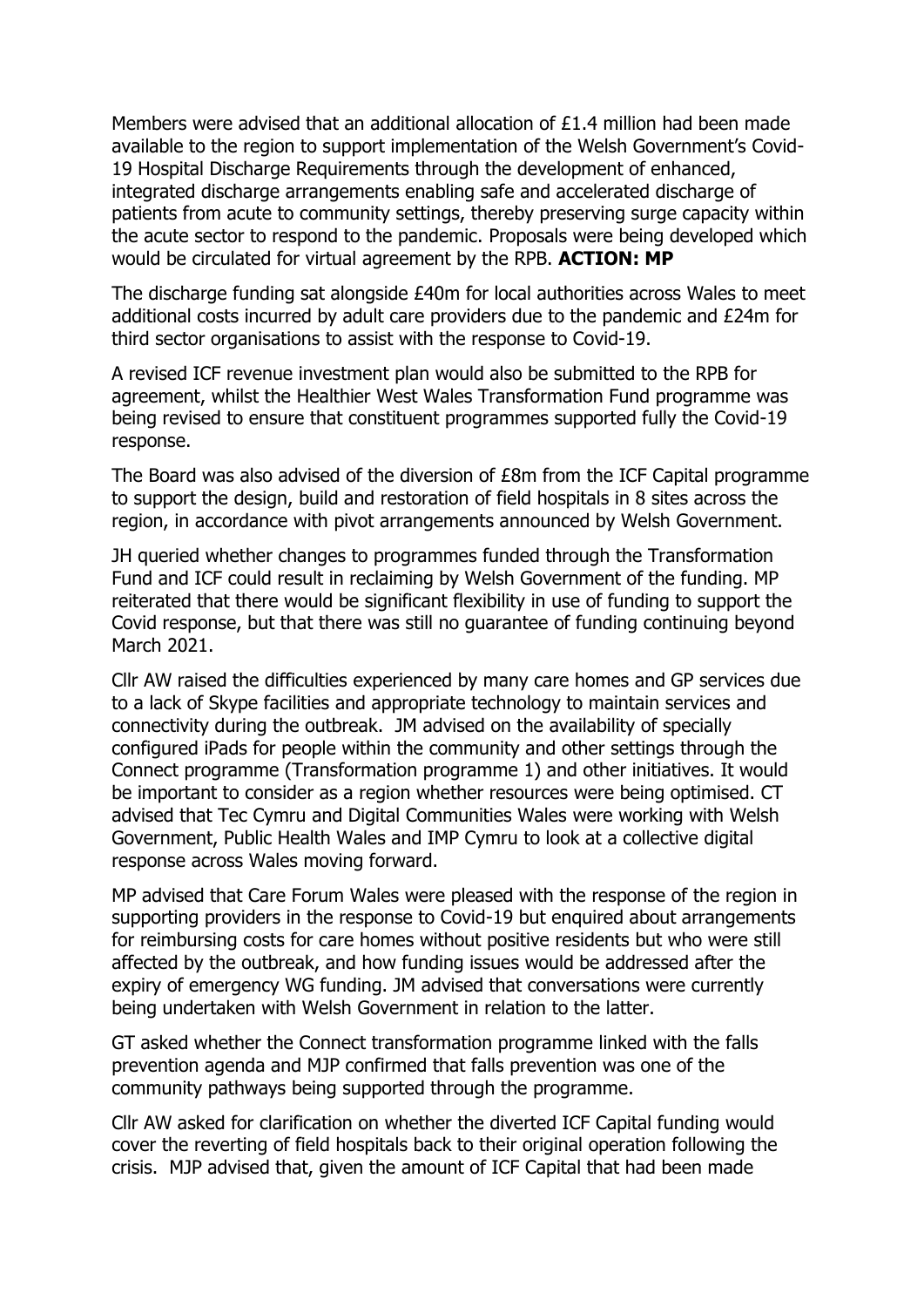available, a projected deficit remained; however, discussions would be ongoing with Welsh Government on how this shortfall could be met.

#### **5. Partner Updates**

The Chair invited attendees to give a brief update from their respective agencies in the light of the pandemic and respective responses.

CT advised on the issuing of social care worker cards to provide identification for carer workers and enable them to receive similar benefits to health workers during the crisis. She also stated that, whilst welcome, the recent announcement on the £500 bonus for care workers there was still a lack of clarity over the administration of the scheme and when money would be received by individuals which needed to be resolved.

EH reported that WAST had seen a significant drop in routine 999 calls and that discussions were ongoing with Welsh Government to deliver appropriate messaging so as to ensure that individuals did not leave it too late to present with serious ailments or conditions. Additional staff had been brought into frontline services to help with a corresponding increase in volume of 111 calls although this was currently stabilising.

JS raised the impact that the lockdown restrictions was having on care services with significant provision either being paused or scaled back. She stressed the impact this was having on unpaid carers, many of whom were near breaking point. AB advised that conversations in this regard with carer support providers were ongoing and that appropriate responses were being identified.

GT advised the board that a homelessness cell had been established in Ceredigion comprising different focused on providing accommodation to homeless people during the pandemic. She also advised that during this period there had already been an increase in mental health issues among the homeless.

JP provided an update on the care home sector and primary care services. There has been changes in primary care on how services have been provided during this period. Conversations were taking place with Welsh Government on how the footfall within primary care would managed as services go back to some normality. There had been a 58% reduction in presentation of suspected cancers which was a concern, meaning that a clear message was needed to ensure the public still sought help for urgent and chronic illness. A regional eye care partnership had also been set up with eye specialists to ensure the public get the eye care they require.

JP also reported that within care homes there were currently 13 facilities that had experienced symptomatic or confirmed cases of Covid-19. Care home staff were being trained to carry out tests as required.

RJ stated that testing was a key priority, with a focus on hospital admissions and the workforce. A referral system was currently being developed at a national level. There were now multiple testing units in place across Hywel Dda's footprint including a drive through unit in Carmarthen showground to ensure the public had access to testing should they require it. She stated that there was now transition to a new